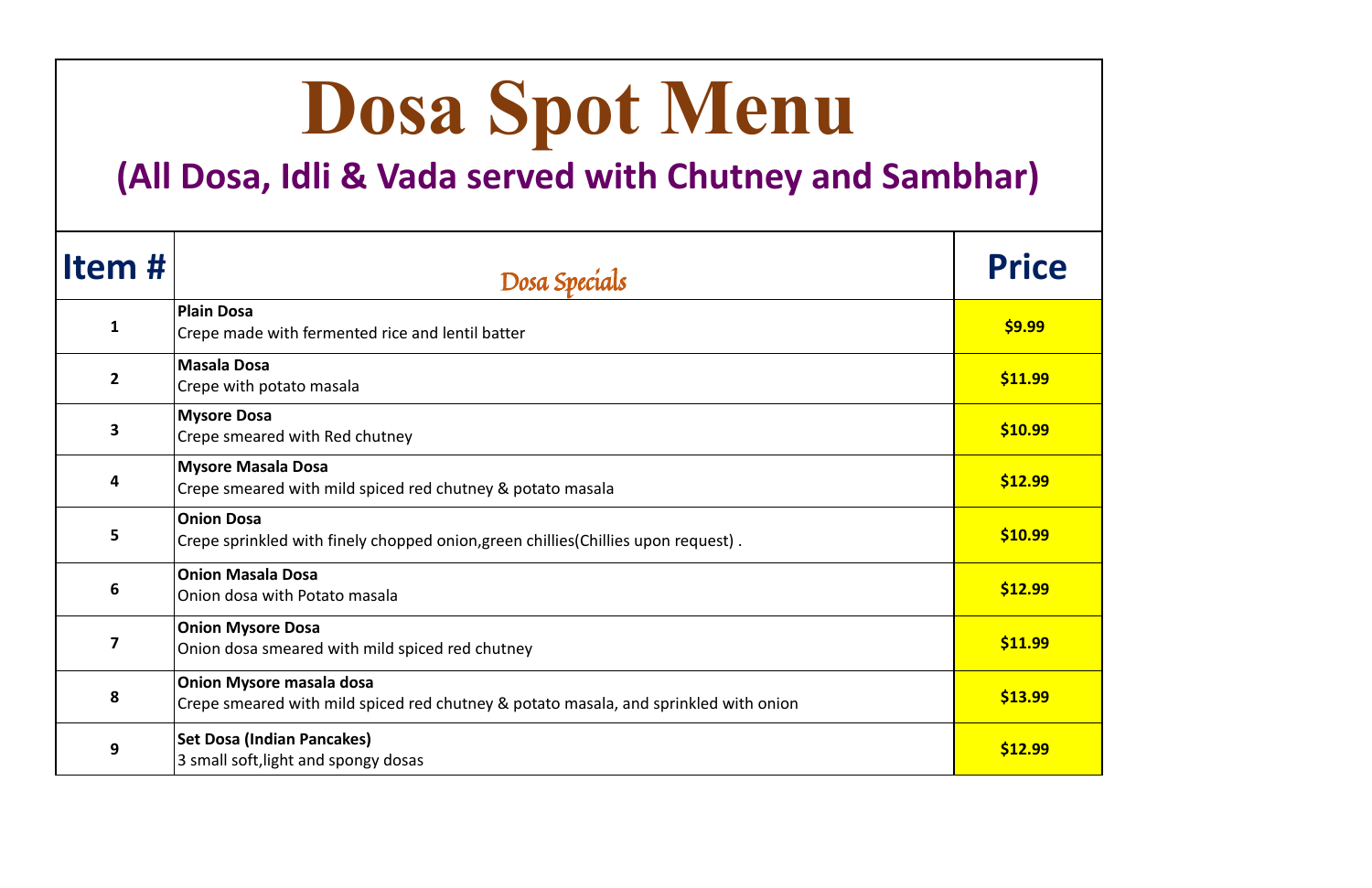|                         | Specialty Dosa                                                                                                                      |         |
|-------------------------|-------------------------------------------------------------------------------------------------------------------------------------|---------|
| $\mathbf{1}$            | <b>Cheese Dosa</b><br>Crepe sprinkled with grated cheese                                                                            | \$12.49 |
| $\overline{2}$          | <b>Cheese Masala Dosa</b><br>Crepe sprinkled with grated cheese and potato masala                                                   | \$14.49 |
| $\mathbf{3}$            | <b>Cheese Mysore Dosa</b><br>Crepe smeared with mild spiced red chutney and sprinkled with grated cheese                            | \$13.49 |
| 4                       | <b>Cheese Mysore Masala Dosa</b><br>Crepe smeared with mild spiced red chutney, sprinkled with cheese & stuffed with potato masala  | \$15.49 |
| 5                       | <b>Paneer Dosa</b><br>Crepe sprinkled with grated paneer                                                                            | \$12.49 |
| 6                       | <b>Paneer Masala Dosa</b><br>Crepe sprinkled with grated paneer and potato masala                                                   | \$14.49 |
| $\overline{\mathbf{z}}$ | <b>Paneer Mysore Dosa</b><br>Crepe smeared with mild spiced red chutney and sprinkled with grated paneer                            | \$13.49 |
| 8                       | Paneer Mysore Masala dosa<br>Crepe sprinkled with grated paneer and smeared with red chutney and stuffed with potato masala         | \$15.49 |
| 9                       | <b>Veggie spring Dosa</b><br>Crispy crepe smeared with garlic red chutney and stuffed with potato masala, carrot, lettuce, onions & | \$14.99 |
| <b>10</b>               | <b>Chocolate Dosa</b><br>Crispy crepe smeared with nutella                                                                          | \$11.99 |
|                         | Uttapam Specials                                                                                                                    |         |
| 1                       | <b>Onion Uttapam</b><br>Thick Crepe sprinkled and roasted with finely chopped onion & cilantro.                                     | \$12.99 |
| $\overline{2}$          | <b>Onion Chilli Uttapam</b><br>Thick Crepe sprinkled and roasted with finely chopped onion, green chillies & cilantro.              | \$13.49 |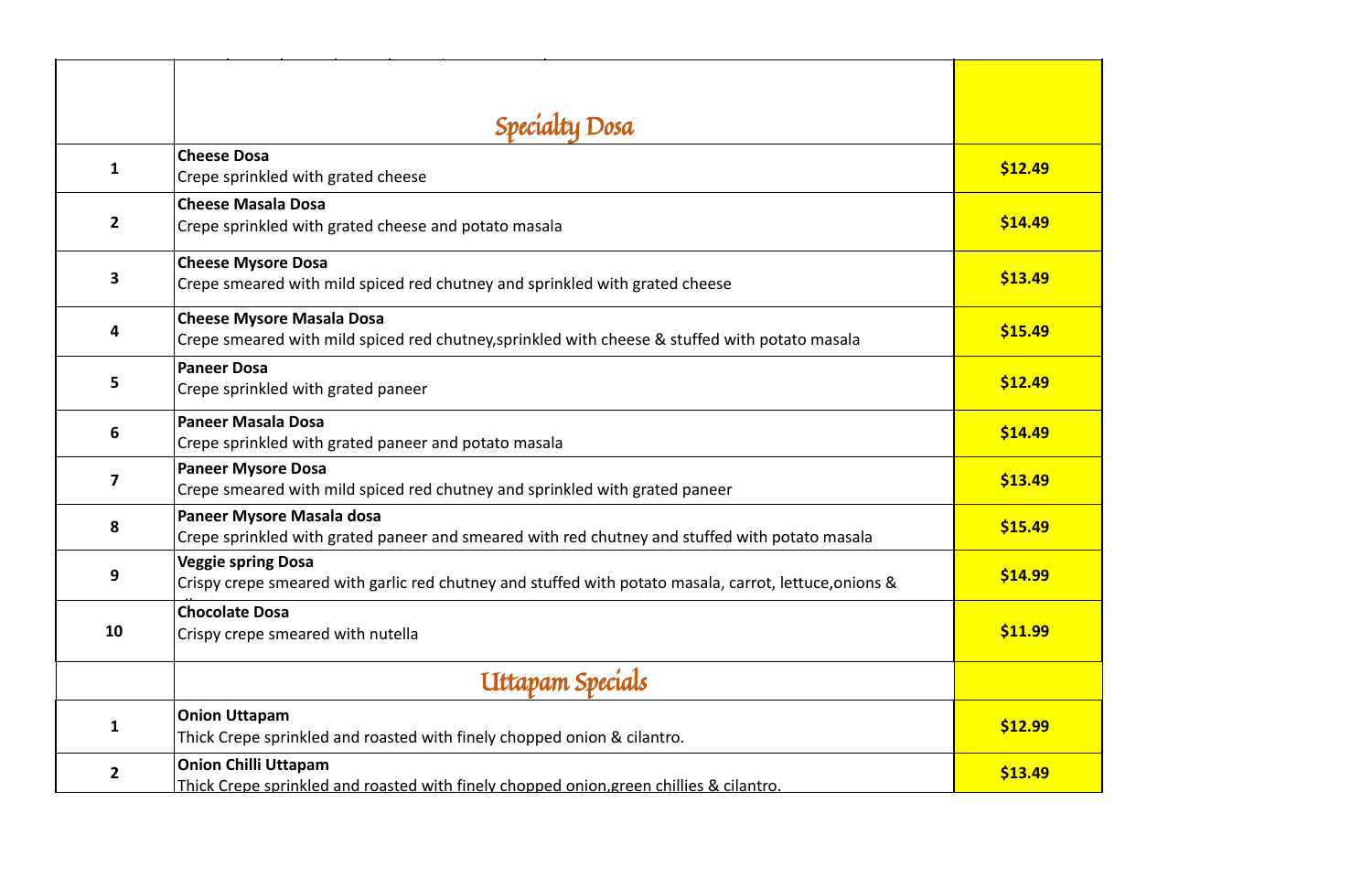| 3                       | <b>Tomato Uttapam</b><br>Thick Crepe topped with finely chopped tomato & cilantro.                                                                           | \$12.99 |
|-------------------------|--------------------------------------------------------------------------------------------------------------------------------------------------------------|---------|
| 4                       | <b>Tomato Onion Uttapam</b><br>Thick Crepe sprinkled and roasted with finely chopped onion and topped with tomato & cilantro.                                | \$13.99 |
| 5                       | <b>Tomato Onion Chilli Uttapam</b><br>Thick Crepe sprinkled and roasted with finely chopped onion, chilli and topped with tomato & cilantro.                 | \$14.49 |
|                         | Rava Dosa Specials                                                                                                                                           |         |
| $\mathbf{1}$            | <b>Plain Rava Dosa</b><br>Crisp crepe made with semolina                                                                                                     | \$11.99 |
| $\mathbf{2}$            | <b>Onion Rava Dosa</b><br>Crisp crepe made with semolina sprinkled and roasted with finely chopped onions and cilantro                                       | \$12.99 |
| $\overline{\mathbf{3}}$ | <b>Onion Rava Masala Dosa</b><br>Crisp crepe made with semolina, sprinkled and roasted with finely chopped onions, cilantro and mild spiced<br>potato masala | \$14.99 |
|                         | Extras                                                                                                                                                       |         |
|                         | <b>Butter/Ghee for any Dosas -\$2</b>                                                                                                                        |         |
|                         | Grated Cheese/Paneer on any Dosa -\$2.50                                                                                                                     |         |
|                         | Red Chutney powder/paste -\$2/dosa                                                                                                                           |         |
|                         | Onion- \$1/ Chillies-\$0.50                                                                                                                                  |         |
|                         | <u> Extra Potato masala - \$2</u>                                                                                                                            |         |
|                         | <b>Extra Chutney - \$2</b>                                                                                                                                   |         |
|                         | <b>Extra Sambhar -\$2</b>                                                                                                                                    |         |
|                         | Idlí/Vada                                                                                                                                                    |         |
| $\mathbf{1}$            | Idli (3 pieces)<br><b>Steamed Rice Cake</b>                                                                                                                  | \$9.99  |
| $\overline{2}$          | <b>Idli in Sambar-2 pieces</b>                                                                                                                               | \$7.99  |

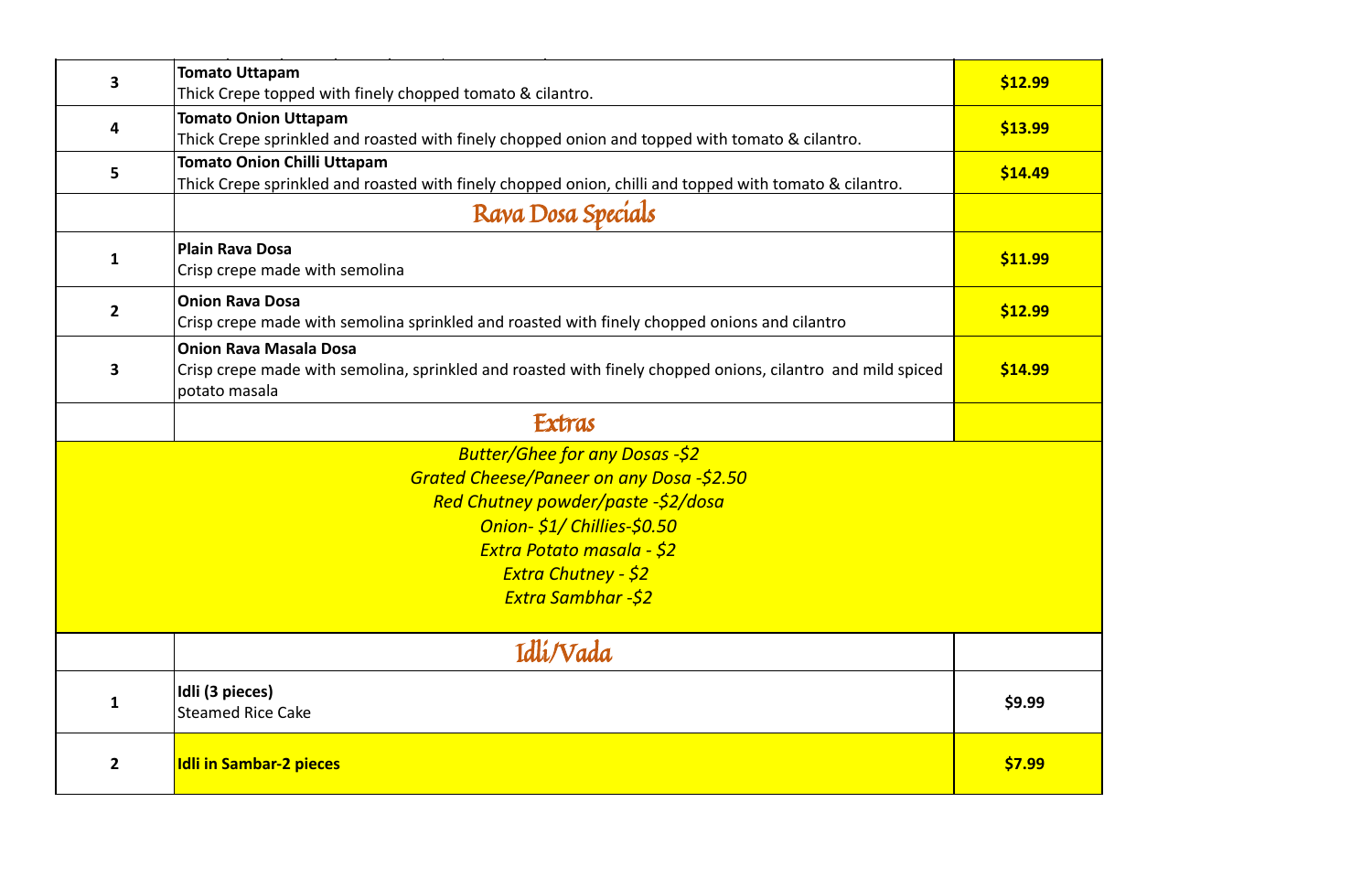| 3                       | <b>Medu Vada (2 pieces)</b><br>Crisp and fried dough nut made from black grams                                                                                               | \$9.99  |
|-------------------------|------------------------------------------------------------------------------------------------------------------------------------------------------------------------------|---------|
| 4                       | <b>Vada in Sambar-1 piece</b>                                                                                                                                                | \$6.99  |
| $5\phantom{1}$          | Rava Idli (2 pieces)<br>Rava Idli is a soft, pillowy steamed savory cake made from rava or suji                                                                              | \$10.99 |
|                         | Combos                                                                                                                                                                       |         |
| $\mathbf{1}$            | Combo 1 -Idli/Vada (2 idli's + 1 Medu Vada)                                                                                                                                  | \$10.99 |
| $\overline{2}$          | Combo 2 -Dosa(Mini masala)/Idli/Vada (Each single)<br>Combination of one steamed rice cake, one lentil doughnut & mini masala dosa                                           | \$13.99 |
| $\overline{\mathbf{3}}$ | Combo 3 -Dosa(Mini Masala)/Vada/Upma/Kesaribath<br>Combination of one lentil doughnut, mini masala dosa, Upma & Sweet (Kesaribath)                                           | \$18.99 |
|                         | Chats/Breads                                                                                                                                                                 |         |
| 1                       | Pav Bhaji<br>Flavorful meal of mashed vegetable gravy with fluffy soft buttery dinner rolls served with a side of crunchy piquant onions, tangy lemon and<br>herby coriander | \$12.49 |
| $\overline{2}$          | <b>Masala Puri</b><br>Snack made with layers of crunchy puri, creamy and spicy white peas gravy, rich spices and fresh veggies                                               | \$10.99 |
| 3                       | Samosa (2 pieces)<br>Samosa is a South Asian fried or baked pastry with a savory filling like spiced potatoes, onions and peas                                               | \$6.99  |
| 4                       | <b>Samosa Chat</b><br>Tangy and spicy Samosa Chaat is popular north Indian street food! Crunchy samosa is served with spicy chickpea curry (chole), yogurt and<br>chutneys   | \$11.99 |
| 5                       | <b>Papdi Chat</b><br>Papdi Chaat includes chickpeas, potatoes, various chutneys, yogurt, papdi, curd, sev and is garnished with coriander                                    | \$9.99  |

| \$9.99  |
|---------|
| \$6.99  |
| \$10.99 |
|         |
| \$10.99 |
| \$13.99 |
| \$18.99 |
|         |
| \$12.49 |
| \$10.99 |
| \$6.99  |
| \$11.99 |
| \$9.99  |